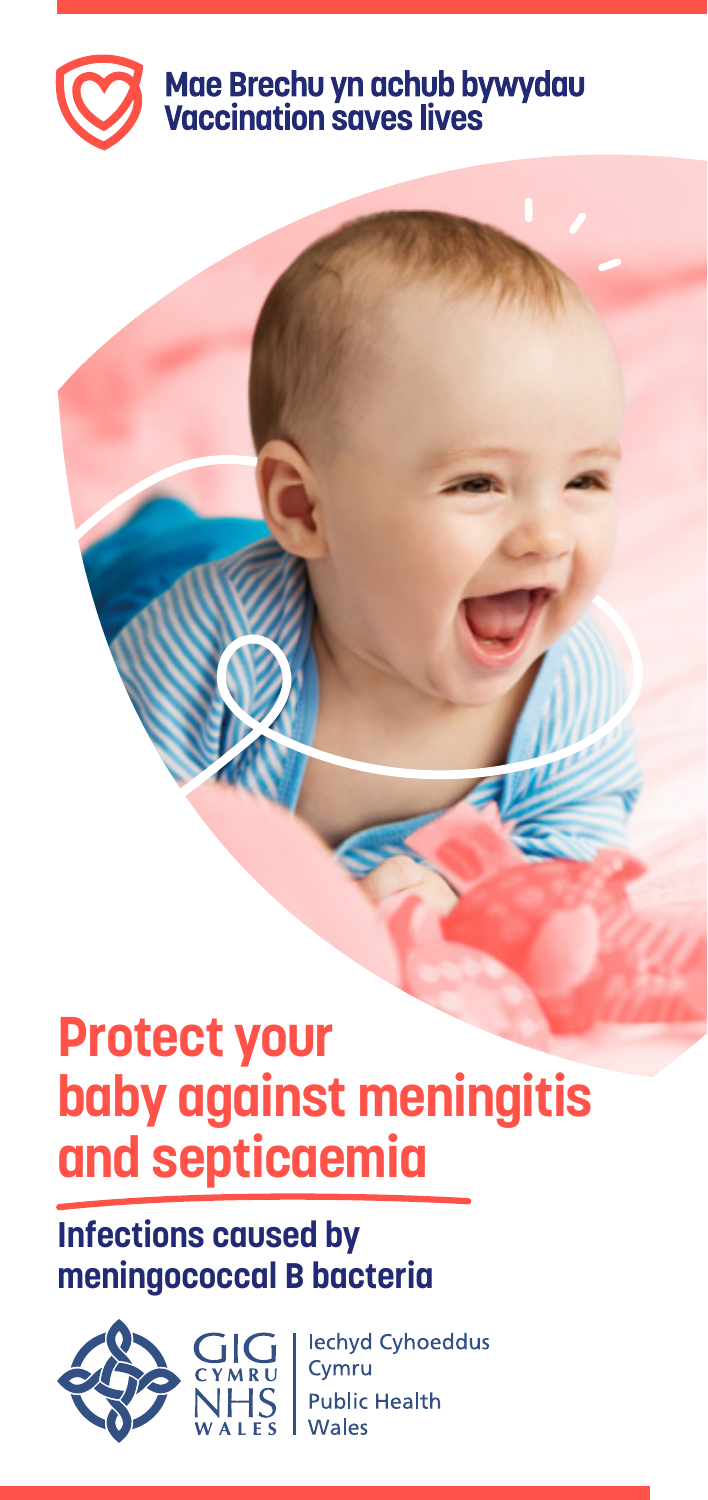**This leaflet includes information about the MenB vaccine and the disease it will help protect against.**

**It also includes information about using paracetamol after vaccinations.**

Two serious types of infection meningitis (inflammation of the lining of the brain) and septicaemia (blood poisoning) are usually caused by MenB. There is a vaccine to help protect against MenB infection.

Parents fear meningitis and septicaemia because they:

- come on suddenly;
- progress very quickly;
- can kill in hours; and
- can leave survivors with lifelong disabilities.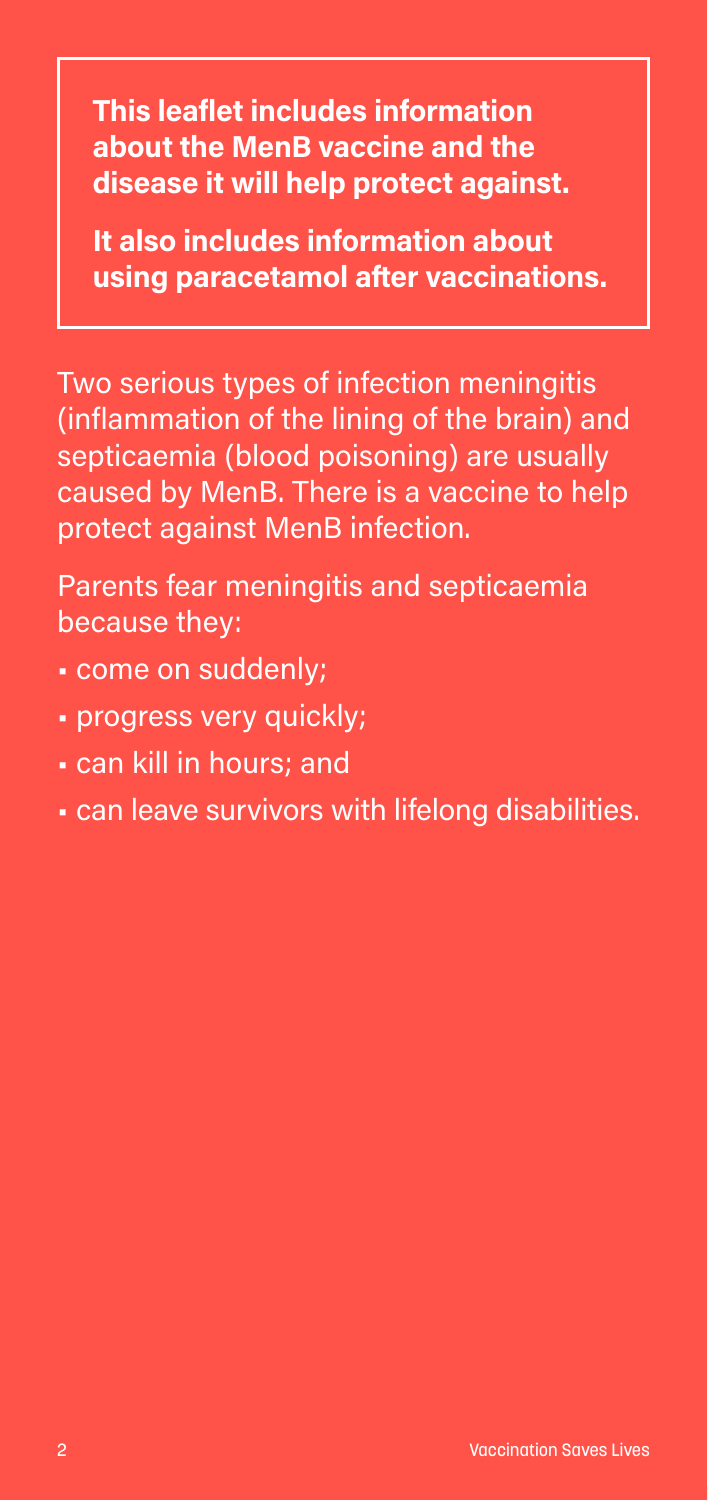# **What is meningitis?**

Meningitis is inflammation of the lining of the brain and spinal cord. It can progress very rapidly and can lead to deafness, blindness, epilepsy (fits), learning difficulties and sometimes death.

### **What is septicaemia?**

Septicaemia (blood poisoning) is a serious, life-threatening infection that gets worse very quickly. The risk of death is higher than with meningitis.

### **What is MenB?**

MenB is short for meningococcal B bacteria. MenB is one of several types of meningococcal bacteria (the other most common types include W, Y and C).

Most cases of meningitis and septicaemia in the UK are caused by the B type, especially in young children and teenagers. In 2013 in England and Wales there were over 500 confirmed MenB cases in children aged under five. The meningococcal bacteria can also cause outbreaks in nurseries, schools and universities.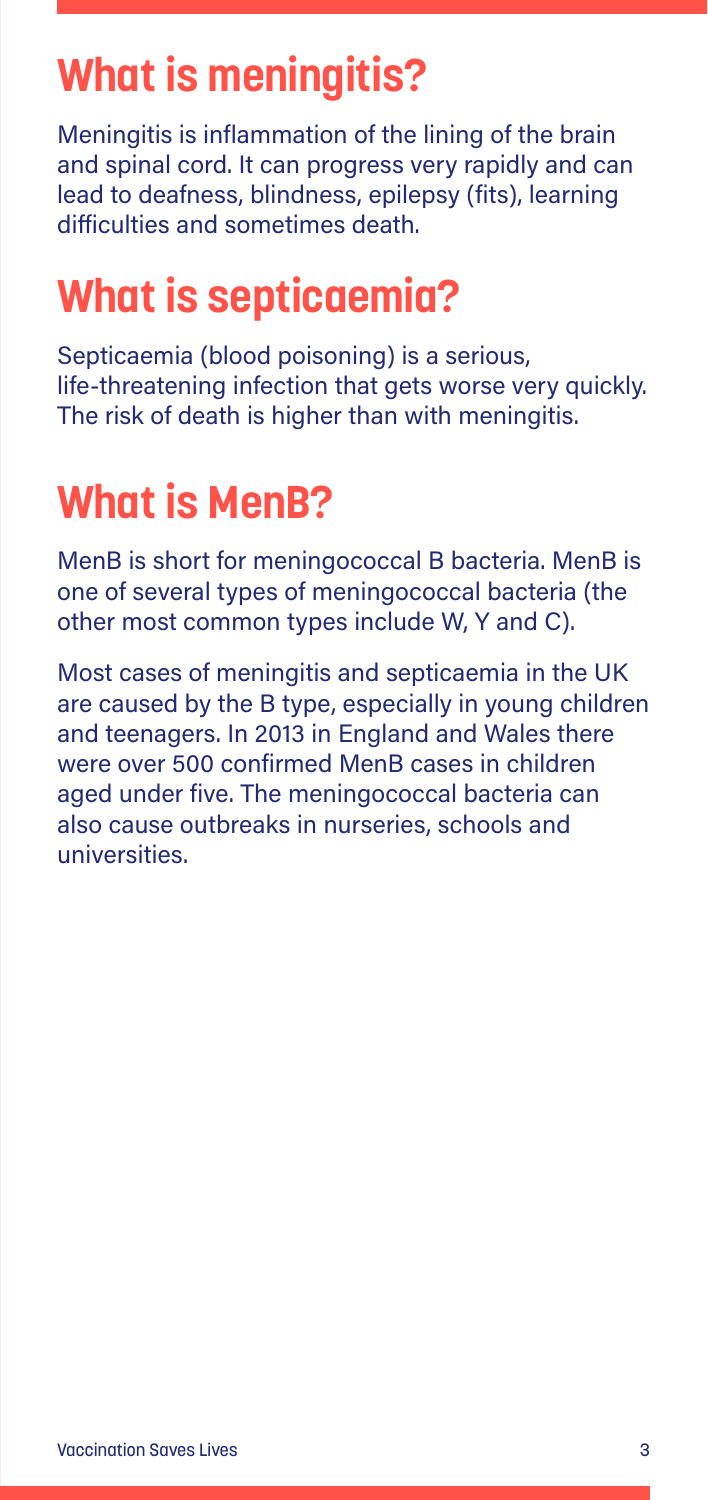

#### **How does MenB spread?**

MenB bacteria live in the throats of about 1 in 10 of people without causing any problems at all – in fact, they help build up immunity. The bacteria can spread to other people through coughing, sneezing or kissing.

#### **How do the MenB bacteria cause serious illness?**

Sometimes the bacteria in the throat get into the bloodstream, causing septicaemia, or they can get to the brain leading to meningitis. MenB bacteria can cause both at the same time.

# **Who is most likely to get MenB?**

MenB mostly affects infants and young children. This is because their immune systems aren't yet fully developed to fight off infection. But meningitis and septicaemia can strike at any age, so it is important to know the signs and symptoms of the diseases.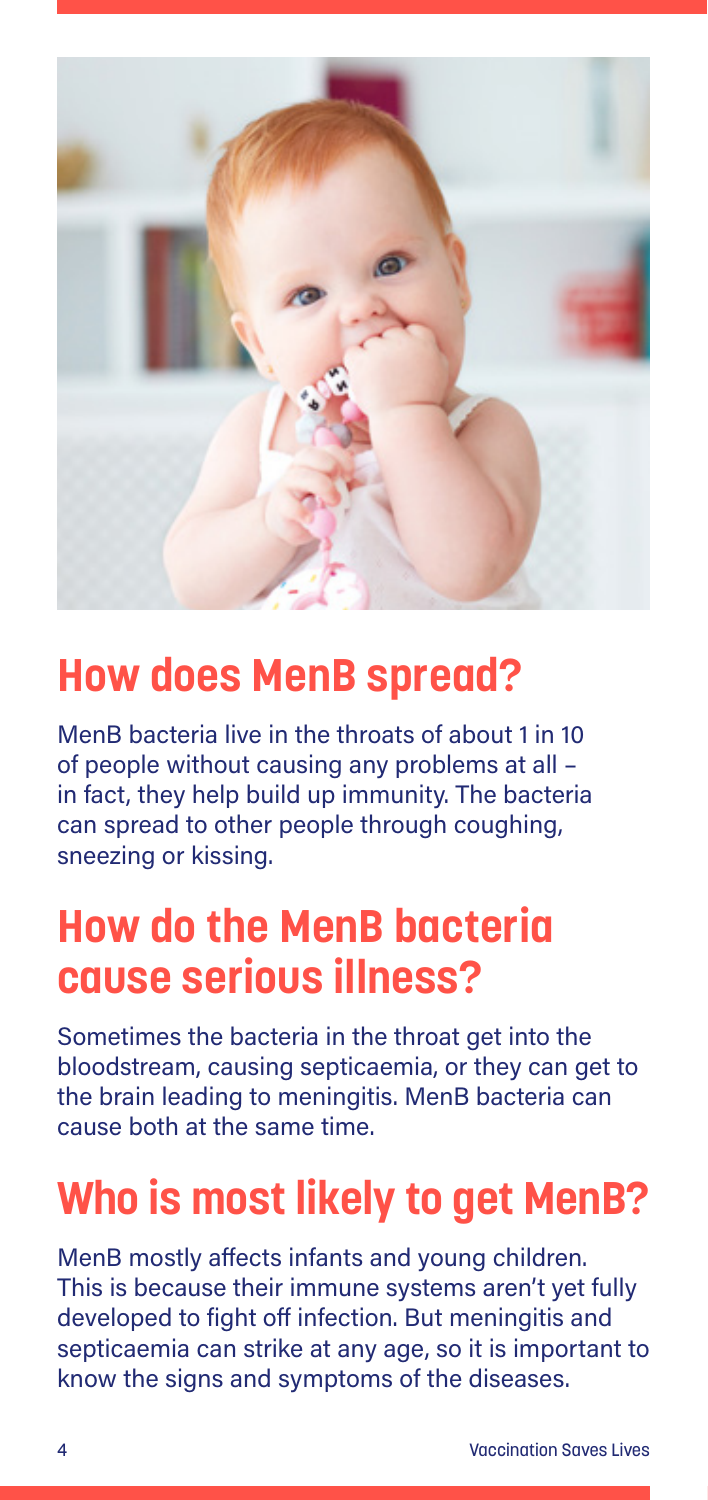#### **Babies and toddlers**



Fever, cold hands and feet



Fretful, dislike being handled



Rapid breathing or grunting



Unusual cry, moaning



Stiff neck, dislike bright lights





Drowsy, floppy, unresponsive



Spots or rash (see glass test)



Tense bulging fontanelle (soft spot)



or seizures

Source: © meningitisnow.org

Vaccination Saves Lives **5**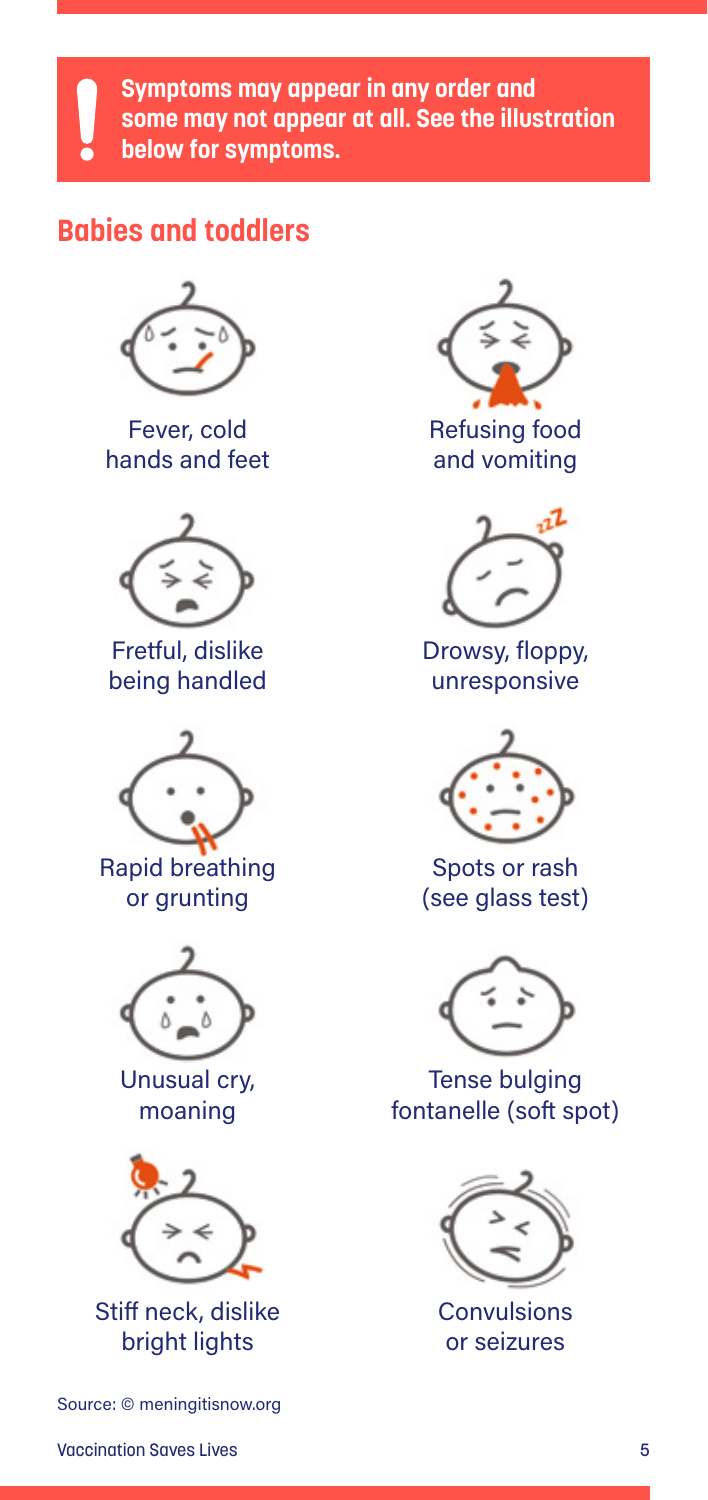The typical rash of meningococcal septicaemia does not fade when you press it. You can test for it by pressing the side of a clear glass firmly against the skin (see picture). Not all children develop this typical rash, which usually starts as small pinpricks but spreads rapidly to form deep purple patches. Remember – symptoms do not appear in order and some may not appear at all. If you are in any doubt about the health of your child, trust your instincts and get medical help urgently. If you can't get in touch with your doctor, go to the emergency department of your nearest hospital.



#### **Can MenB disease be treated?**

Anyone who has MenB disease needs to go to hospital urgently and have immediate treatment with antibiotics. If treatment is started quickly, disability or death are more likely to be avoided.

#### **Can MenB disease be prevented?**

Yes. The MenB vaccine is designed to protect against most MenB infections. Since the vaccine was introduced, the number of MenB cases in infants has dropped by around half.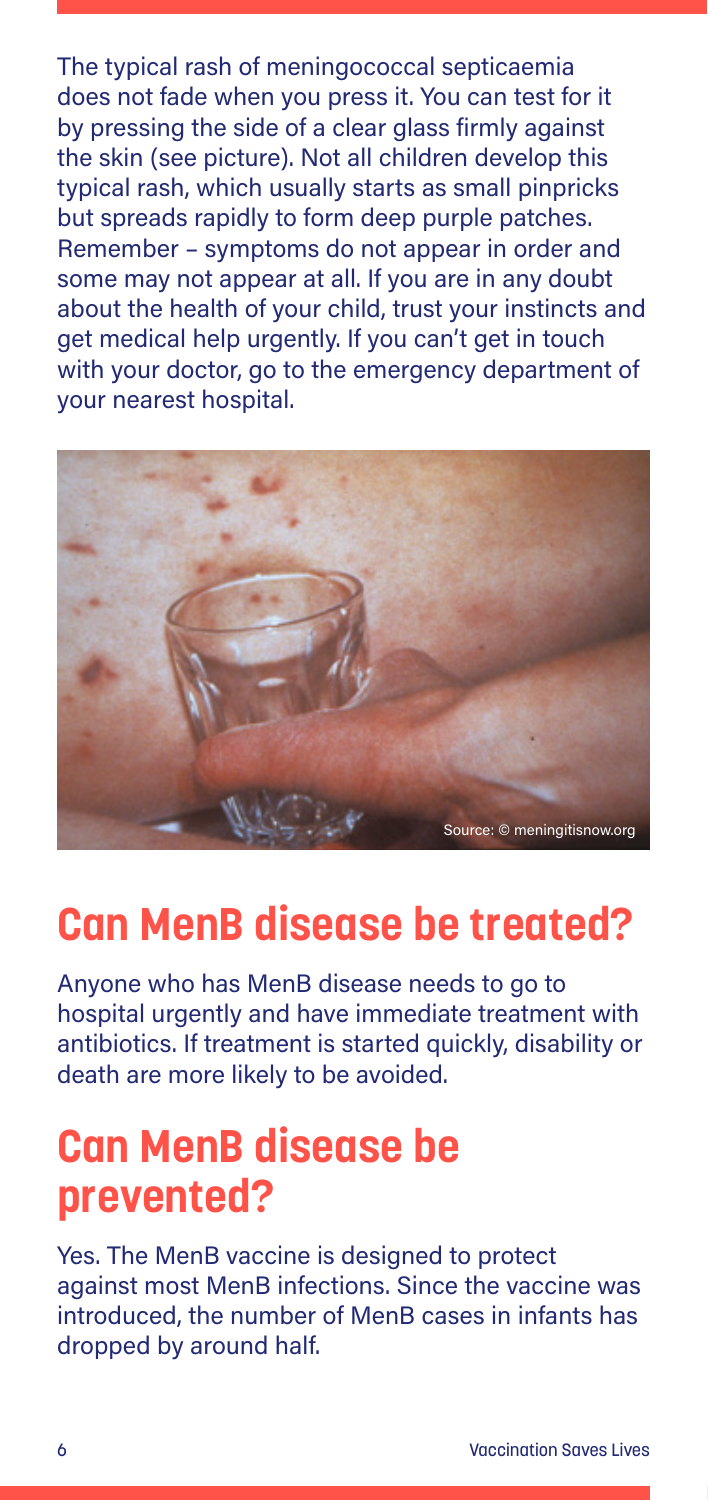

#### **How will I know when immunisations are due?**

Children are sent an appointment to have their MenB vaccination at the appropriate age. Most surgeries and health centres run special immunisation or baby clinics.

The MenB vaccine should be given with other routine vaccinations at:

**two months;**

**four months; and**

**12 to 13 months.**

They are usually given in the left thigh.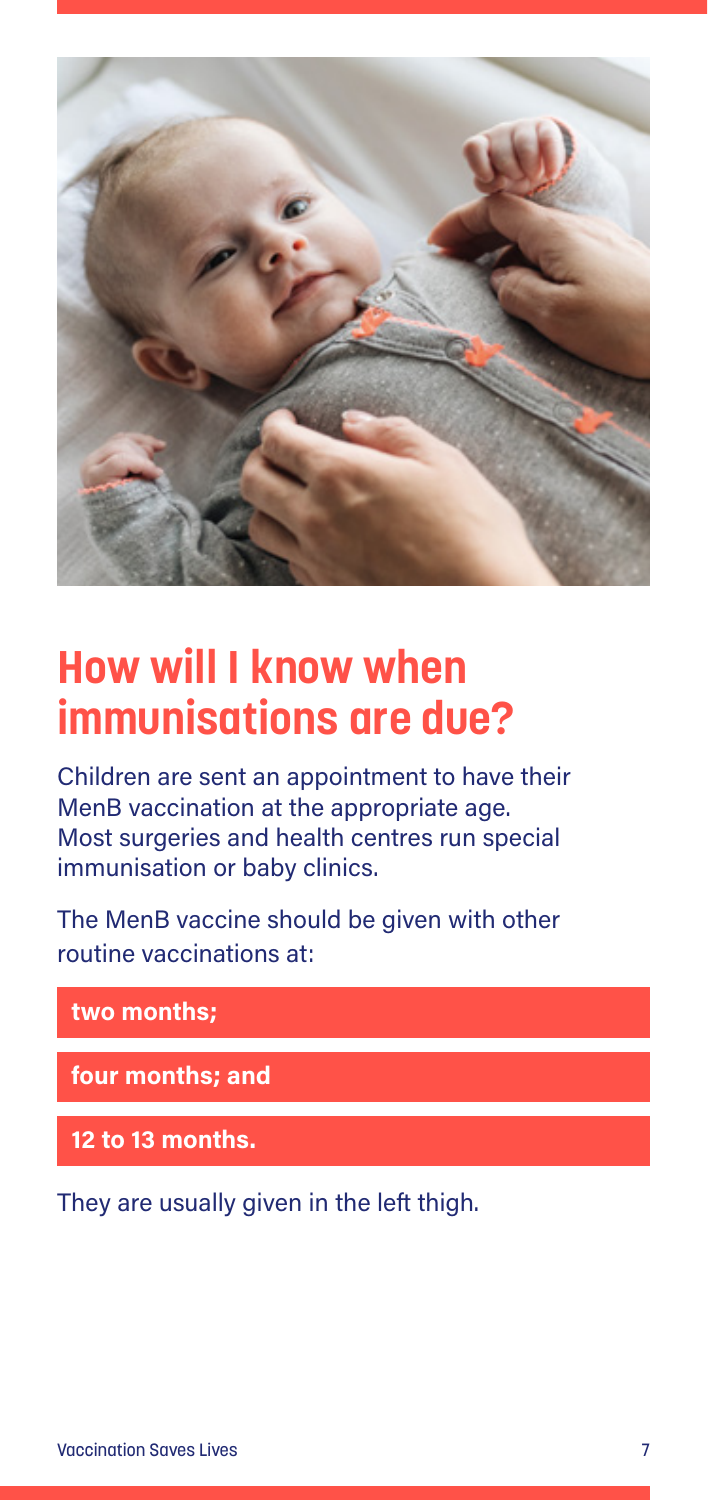#### **This means my baby could have four vaccinations in one session between 12 and 13 months of age. Isn't that too much?**

No. From birth, babies' immune systems protect them from the germs that surround them. Without this protection, babies would not be able to defend themselves against the tens of thousands of bacteria and viruses that cover their skin, nose, throat and intestines. This protection carries on throughout life.

Studies have shown it is safe to have these four vaccinations at the same time and your baby will be protected from some very serious infections without delay. The vaccinations will be given in one session when your baby is between 12 and 13 months old.

#### **What if babies miss their MenB vaccinations when they are due?**

If your baby misses any of their vaccinations speak to your doctor or practice nurse to rearrange them as soon as possible.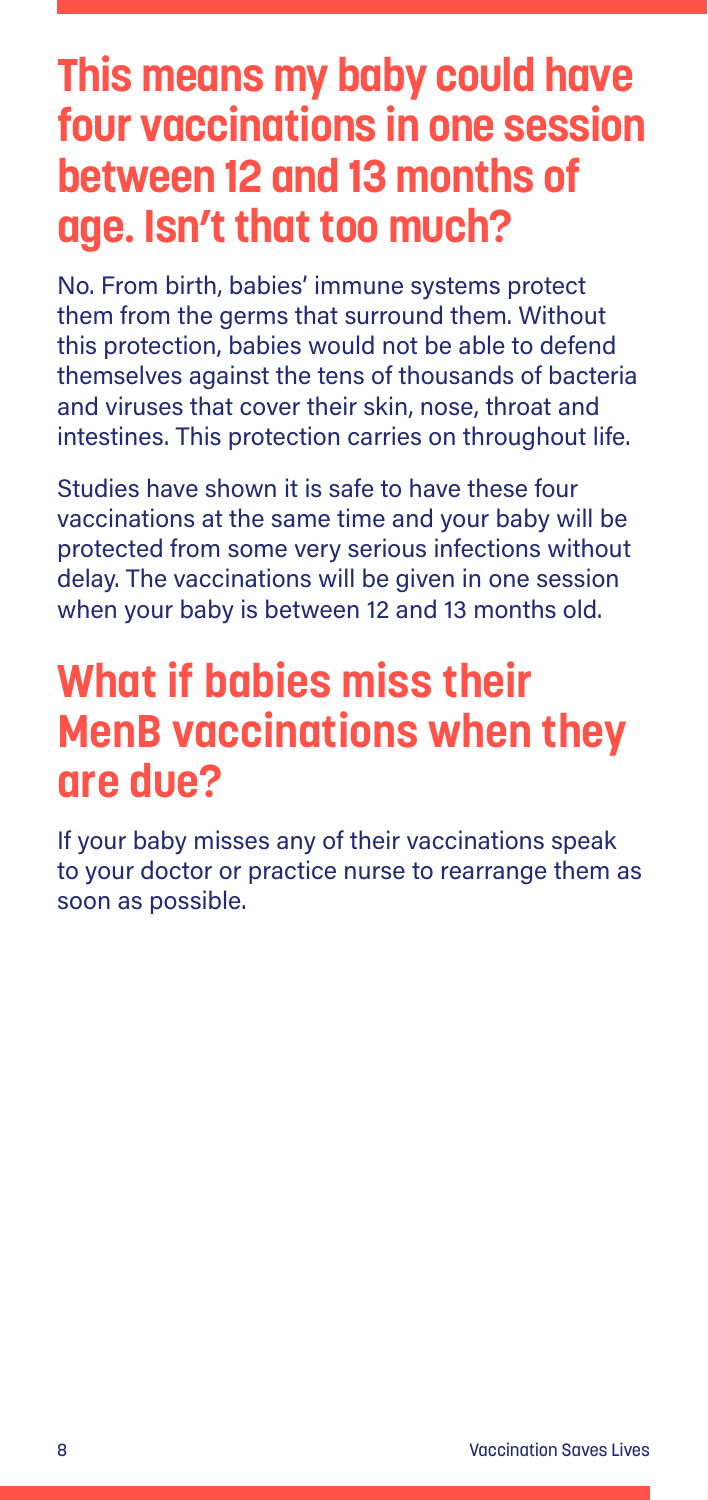**Vaccination Saves Lives** 9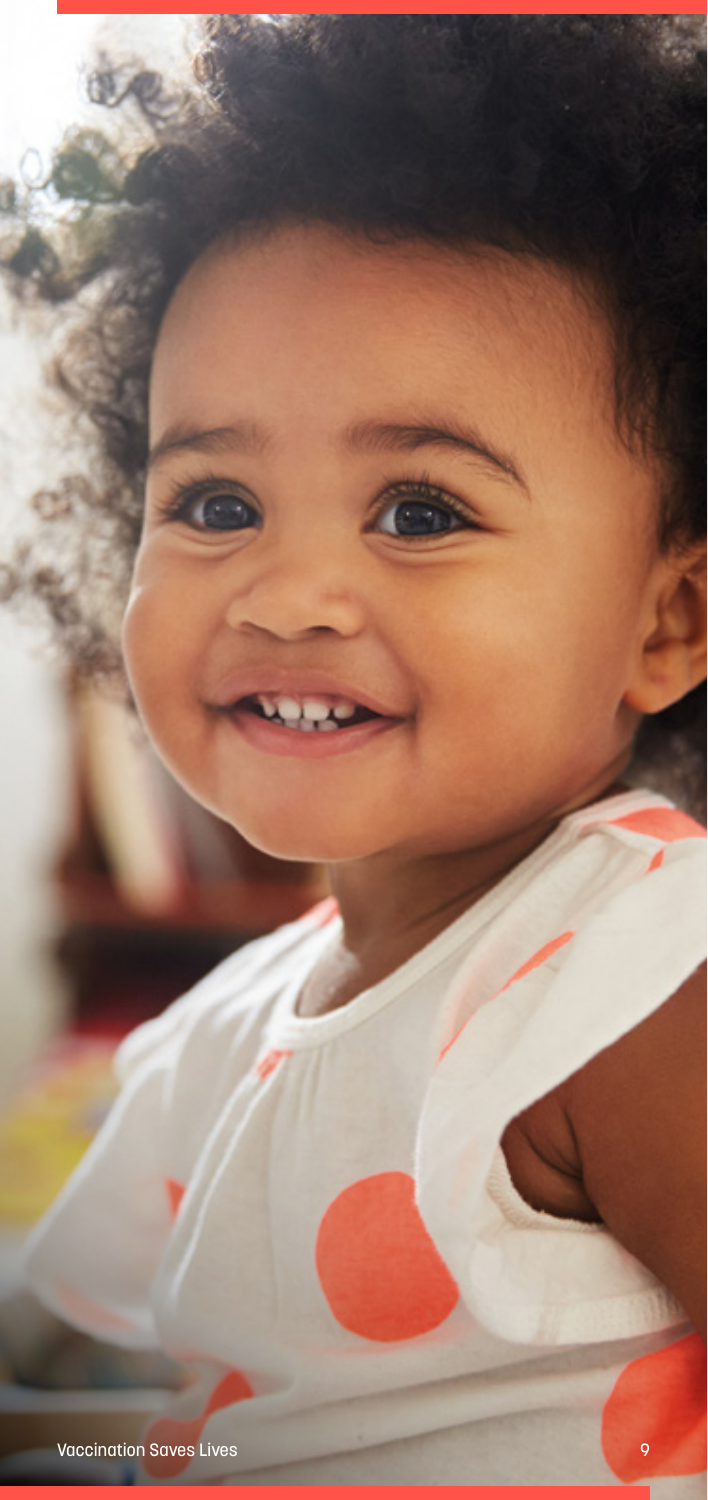#### **Does the MenB vaccine have any side effects?**

Your baby may get some redness and soreness where the vaccine was given and may be a bit irritable or feel poorly for a few days. The most common side effect of the vaccine is fever (a high temperature – above 37.5˚C). You should give your baby the correct dose of infant-strength paracetamol liquid straight after each of the first two doses of MenB vaccine to help reduce the risk of them getting a fever and to reduce the symptoms if they do.

#### **When should I give the paracetamol to my baby?**

You should give the first dose as soon as possible after the vaccination. Use only infant-strength (120mg/5ml) paracetamol suspension. For very premature babies (born before 32 weeks), paracetamol should be prescribed by your doctor. One dose for a baby aged two to six months is half a teaspoon, or 2.5ml, measured using the spoon or syringe provided. Then give the second dose four to six hours after the first one, and the third dose four to six hours after the second. You will need to do this after each of the first two MenB vaccinations.

Make sure you have a supply of infant-strength paracetamol at home before your baby's first immunisation appointment. You can buy it from a pharmacist or supermarket.

Don't give the first dose before your vaccine visit, because your nurse will first need to check that your child doesn't have signs of an existing infection that can sometimes be a reason to delay vaccination.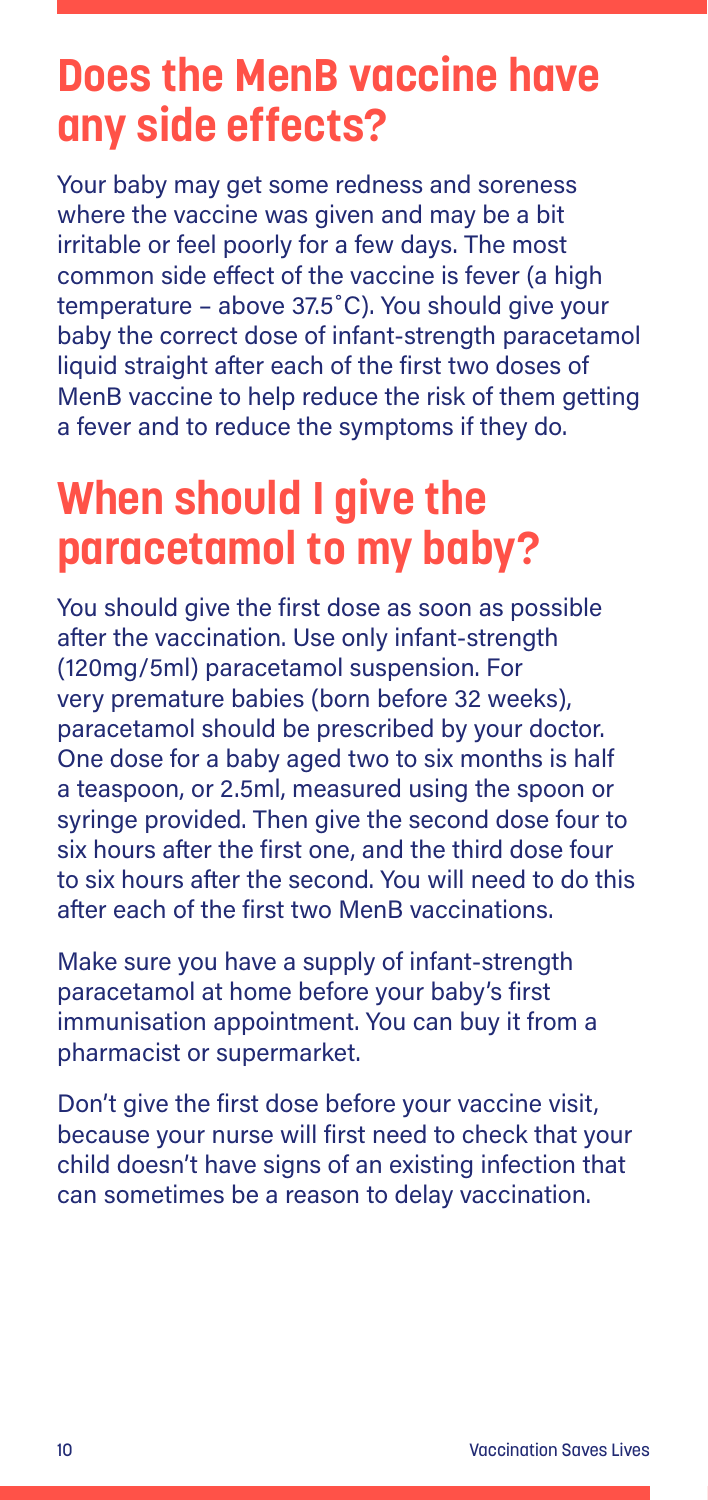#### **What if my baby spits out the paracetamol?**

This doesn't usually happen, but if your baby spits out more than half the paracetamol within a few minutes of having it, you can repeat the dose of paracetamol again straight away.

#### **How do I treat my baby if they have a fever?**

The paracetamol should help to prevent fever after the vaccination. If your baby still has a fever after the first three doses of paracetamol, but is otherwise well, you can continue giving them paracetamol for up to 48 hours. You should always leave at least four hours between doses and never give more than four doses in a day. You can try to keep your baby cool by making sure they don't have too many layers of clothes or blankets on. If your baby is unwell, trust your instincts and speak to your GP or call NHS Direct Wales on **0845 46 47** or call **111** if this service is available in your area.

> **If 48 hours after their vaccination your baby still has a fever you should speak to your GP or call NHS Direct Wales on 0845 46 47.**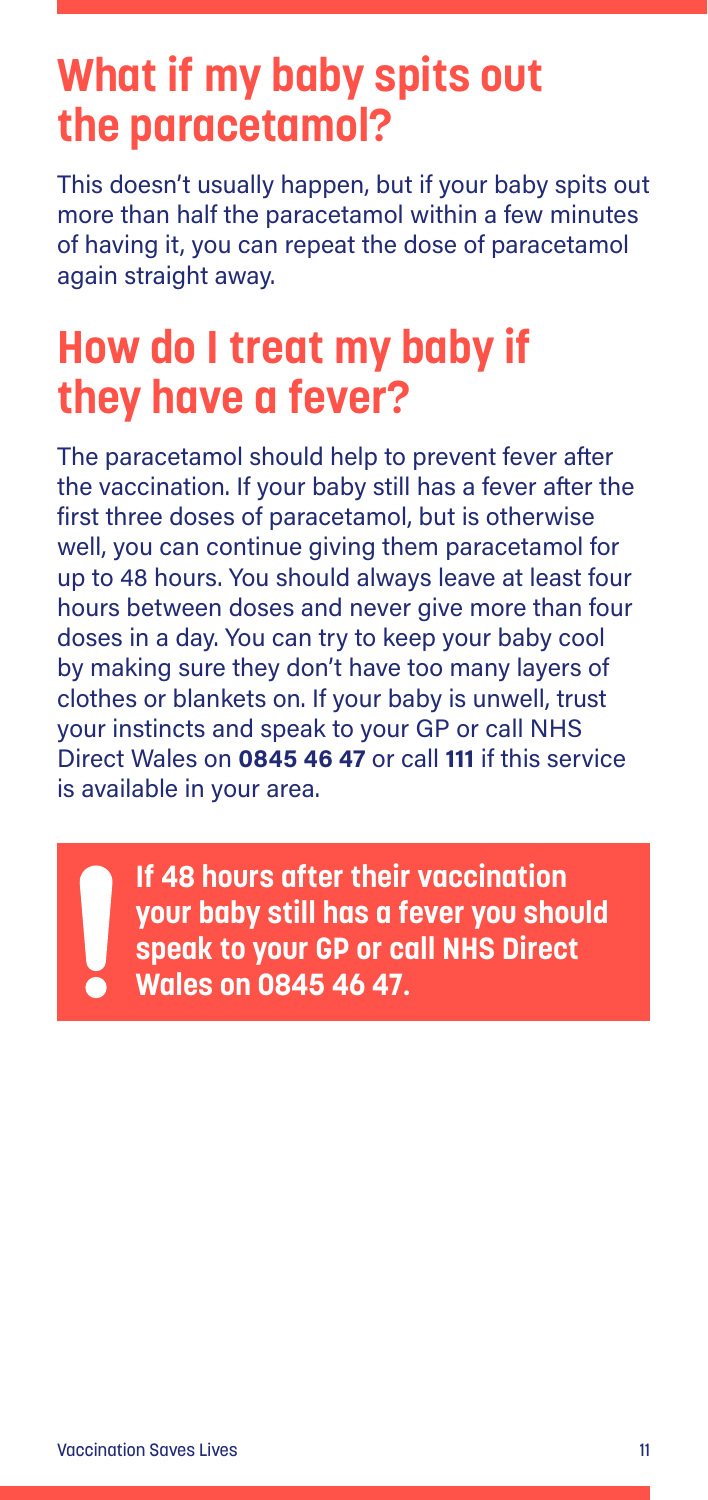#### **Does my baby need paracetamol with the second set of vaccinations at three months?**

Your baby will not receive the MenB vaccine at the three month vaccinations, so the risk of fever is lower. However, if your baby does get a fever and seems unwell, you can give them paracetamol at that time.

#### **Does my baby need paracetamol with the booster vaccinations at 12 to 13 months?**

At 12 to 13 months, the risk of fever after routine vaccinations with or without the MenB is similar. So, your baby does not need three doses of paracetamol with these routine vaccinations. However, if your baby does get a fever and seems unwell, you can give your baby paracetamol at that time.

> **Do not give your baby other medicines unless they have been prescribed by your doctor.**

**Never give medicines containing aspirin to children under 16 years.**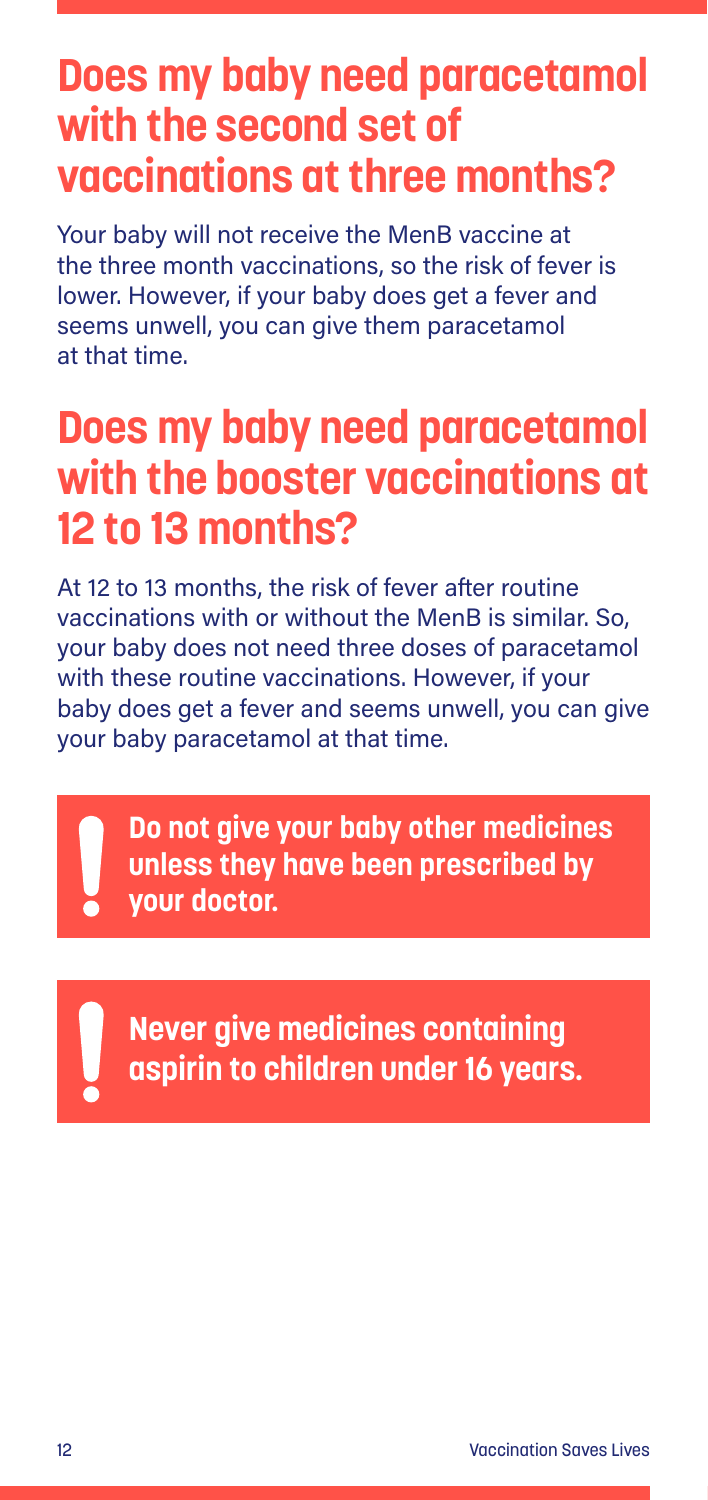### **Are there any babies who should not have the vaccine?**

The vaccine should not be given to babies who have had a severe life threatening reaction to a previous dose of the vaccine, or any ingredient in the vaccine.

### **What if my baby is ill on the day of the appointment?**

If your baby has a minor illness without a fever, such as a cold, they can have their vaccinations as normal. If your baby is ill with a fever, put off the immunisation until they have recovered.

If your baby:

- has a bleeding disorder (for example, haemophilia, where the blood doesn't clot properly); or
- has had a fit not associated with fever;

Speak to your doctor, practice nurse or health visitor before your child has any vaccination.

The MenB vaccine helps protect infants and young children from meningitis and septicaemia caused by the MenB bacteria, but other bacteria and viruses can also cause these conditions.

### **Yellow Card scheme**

You can report suspected side effects of vaccines and medicines through the Yellow Card scheme online at: **[yellowcard.mhra.gov.uk](https://yellowcard.mhra.gov.uk)** or by calling the Yellow Card hotline on **0800 731 6789** (Monday to Friday, 10am to 2pm).